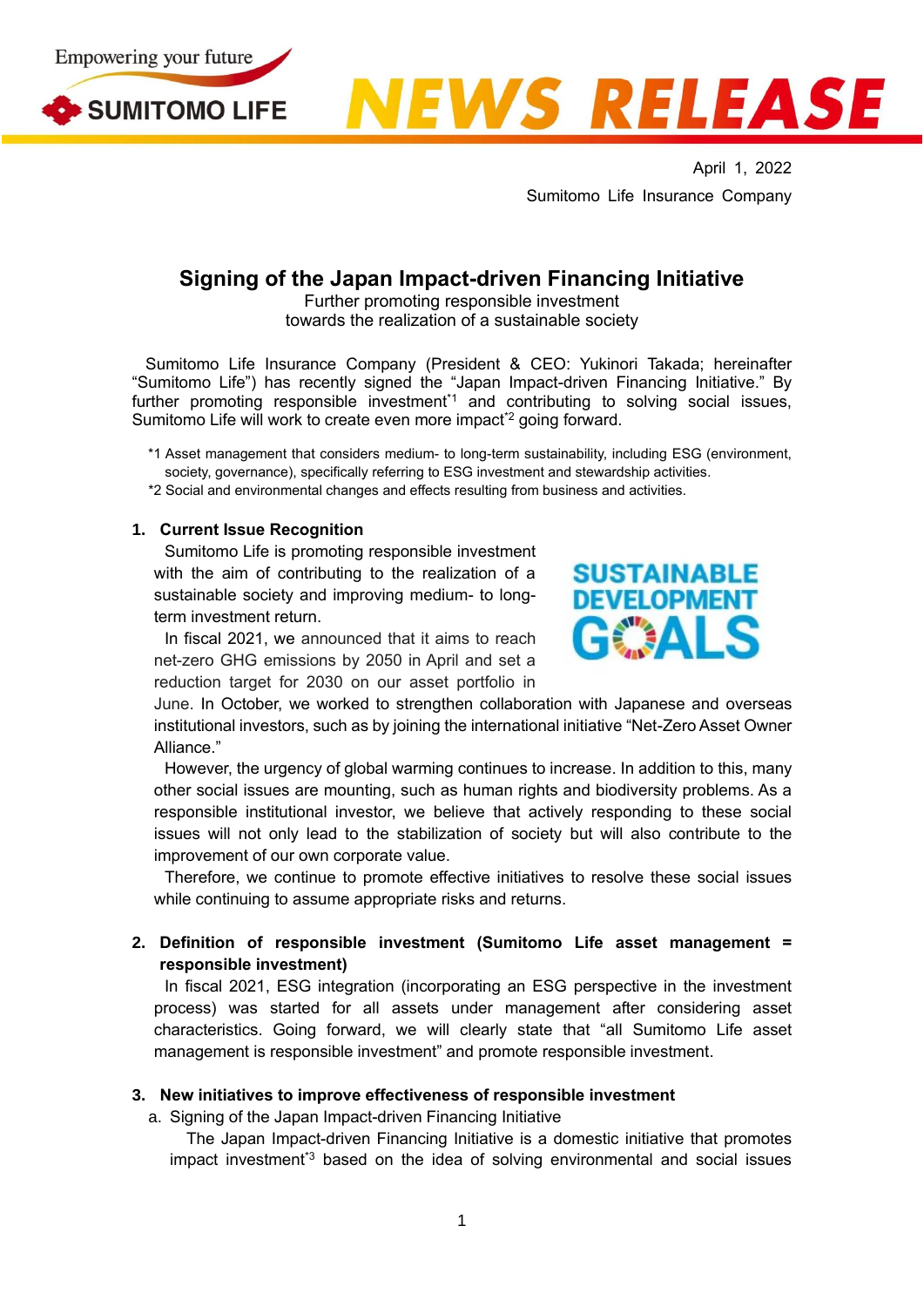through finance such as investment.

Sumitomo Life upholds a purpose of "contributing to the advancement of social and public welfare" under its corporate philosophy and, take action to solve social issues toward realizing a society of affluence, vitality and longevity. As a responsible institutional investor, we recognize that creating impact is important as well, and we agreed with the initiative to create more impact. Going forward, we will work to create impact through responsible investment while accumulating knowledge in collaboration with other investors

- \*3 Please see the link<https://www.impact-driven-finance-initiative.com/en/>
- \*4 Investments made with the intention to generate positive, measurable social and environmental impact alongside a financial return.
- b. Start of thematic investment impact measurement

As a quantitative initiative, Sumitomo Life has set a thematic investment\*4 implementation target (3-year cumulative target from fiscal 2020) of ¥500 billion and have invested approximately ¥370 billion in these two years by promoting financing for projects that contribute to the achievement of SDGs.

At the same time, it is also important to check the quality of the projects to verify if they actually lead to the resolution of social issues. For example, in the case of green bonds, etc., opportunities are increasing for investors to measure the effects as issuing companies disclose the effects of reducing GHG emissions and other information in their annual reports. Therefore, from among the thematic investment projects implemented in the past, we will start from fiscal 2022 impact measurement for measurable projects such as those with disclosed information and disclose. In the future, we will also work on measuring the impact created by overall asset management.

\*5 Investments in projects that contribute to the achievement of SDGs, which include investments in SDG bonds (green bonds, etc.) and renewable energy projects.

c. Flexible investment decisions on thematic investment

The balance between risk/return and impact is important when considering and implementing thematic investment projects. As a responsible institutional investor, Sumitomo Life will continue to make investment decisions from the perspective of appropriate risk/return since securing returns is an important responsibility.

However, future market expansion is expected in sectors that are considered to have great social significance



(Transition financing and so on) in association with the increasing momentum towards the achievement of SDGs and a transition to a decarbonized society. And we can accumulate knowledge necessary for investors, which in turn will lead to the